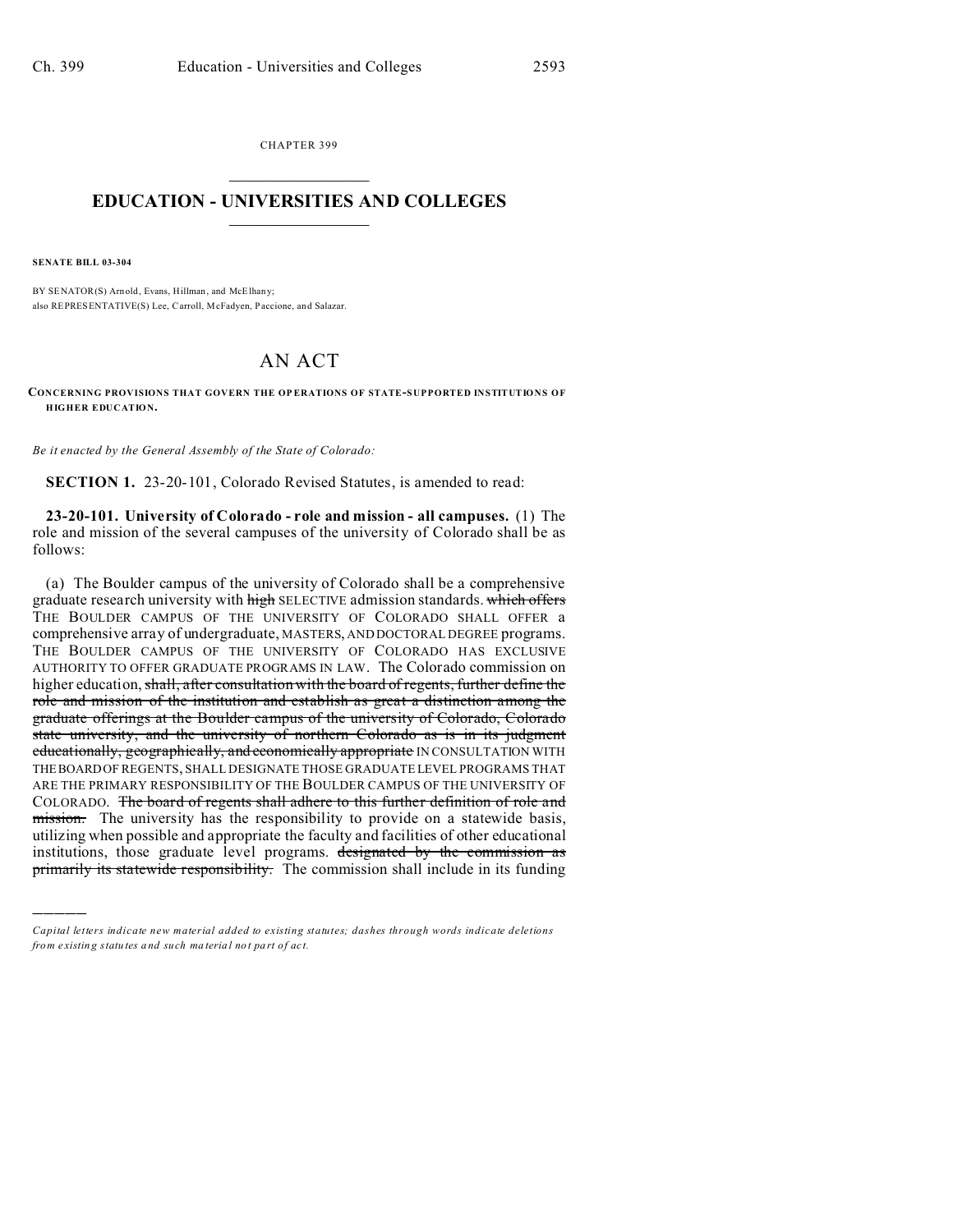recommendations a level of general fund support for these programs.

(b) The Denver campus of the university of Colorado shall be  $\pi$  AN URBAN comprehensive baccalaureate liberal arts and sciences institution UNDERGRADUATE AND GRADUATE RESEARCH UNIVERSITY with high SELECTIVE admission standards. The Denver campus shall provide selected professional programs and such graduate programs at the OFFER BACCALAUREATE, masters, and A LIMITED NUMBER OF doctoral level DEGREE PROGRAMS, as will EMPHASIZING THOSE THAT serve the needs of the Denver metropolitan area. emphasizing those professional programs not offered by other institutions of higher education. THE DENVER CAMPUS HAS STATEWIDE AUTHORITY TO OFFER GRADUATE PROGRAMS IN PUBLIC ADMINISTRATION AND EXCLUSIVE AUTHORITY IN ARCHITECTURE AND PLANNING.

(c) The Colorado Springs campus of the university of Colorado shall be a comprehensive baccalaureate liberal arts and sciences institution UNIVERSITY with selective admission standards. The Colorado Springs campus shall provide selected professional programs and such graduate programs as will serve the needs of the Colorado Springs metropolitan area, emphasizing those professional programs not offered by other institutions of higher education OFFER LIBERAL ARTS AND SCIENCES, BUSINESS, ENGINEERING, HEALTH SCIENCES, AND TEACHER PREPARATION UNDERGRADUATE DEGREE PROGRAMS, AND A SELECTED NUMBER OF MASTERS AND DOCTORAL DEGREE PROGRAMS.

(d) The HEALTH SCIENCES CENTER campus of the university of Colorado associated with the university of Colorado university hospital shall be a specialized professional institution offering SHALL OFFER SPECIALIZED baccalaureate, and graduate FIRST-PROFESSIONAL, MASTERS, AND DOCTORAL DEGREE programs in health-related disciplines and professions. IT SHALL BE AFFILIATED WITH THE UNIVERSITY OF COLORADOHOSPITAL AND OTHER HEALTH CARE FACILITIES THAT OFFER SETTINGS FOR EDUCATION, CLINICAL PRACTICE, AND BASIC AND APPLIED RESEARCH. IT SHALL HAVE EXCLUSIVE AUTHORITY IN MEDICINE, DENTISTRY, PHARMACY, AND PHYSICAL THERAPY.

**SECTION 2.** 23-31-101, Colorado Revised Statutes, is amended to read:

**23-31-101. University established - role and mission.** There is hereby established a university at Fort Collins to be known as Colorado state university. Colorado state university shall be a comprehensive graduate research university with high SELECTIVE admission standards offering a comprehensive array of undergraduate BACCALAUREATE, MASTERS, AND DOCTORAL DEGREE programs. Consistent with the tradition of land grant universities, COLORADO STATE UNIVERSITY HAS EXCLUSIVE AUTHORITY TO OFFER GRADUATE AND UNDERGRADUATE PROGRAMSIN AGRICULTURE, FORESTRY, NATURAL RESOURCES, AND VETERINARY MEDICINE. The Colorado commission on higher education, shall, after consultation with the board of governors of the Colorado state university system, further define the role and mission of the institution and establish as great a distinction among the graduate offerings at the Boulder campus of the university of Colorado, Colorado state university, and the university of northern Colorado as is in its judgment educationally, geographically, and economically appropriate. IN CONSULTATION WITH THE BOARD OF GOVERNORS OF THE COLORADO STATE UNIVERSITY SYSTEM, SHALL DESIGNATE THOSE GRADUATE LEVEL PROGRAMS THAT ARE THE PRIMARY RESPONSIBILITY OF COLORADO STATE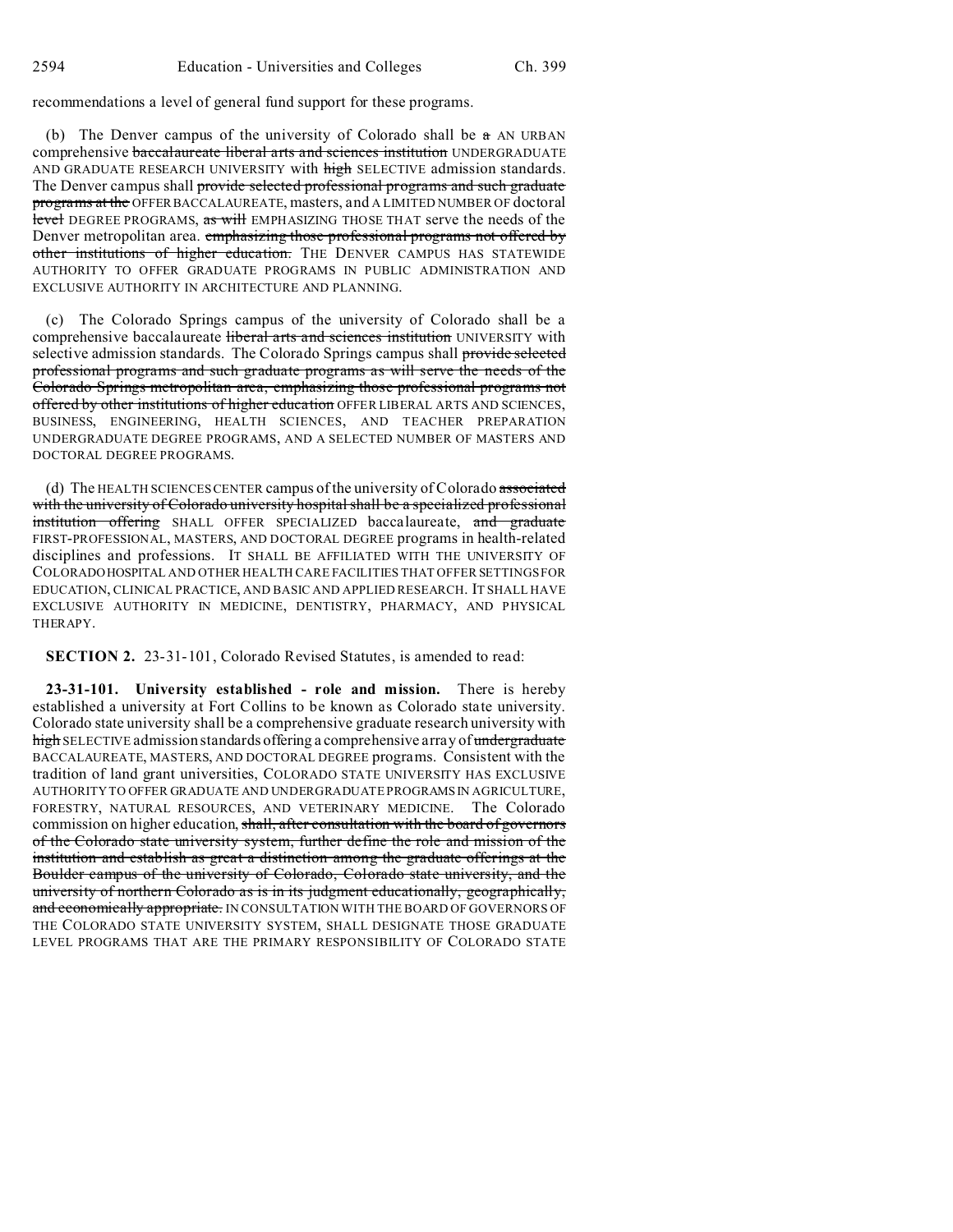UNIVERSITY. The governing board shall adhere to this further definition of role and mission. Colorado state university has the responsibility to provide on a statewide basis, utilizing when possible and appropriate the faculty and facilities of other educational institutions, those graduate level programs. designated by the commission as primarily its statewide responsibility. The commission shall include in its funding recommendations a level of general fund support for these programs.

**SECTION 3.** 23-40-101, Colorado Revised Statutes, is amended to read:

**23-40-101. University established - role and mission.** There is hereby established a university at Greeley, to be known as the university of northern Colorado. The university of northern Colorado shall be a general COMPREHENSIVE baccalaureate and specialized graduate research university with selective admissions ADMISSION standards. The university shall be the primary institution for undergraduate and graduate teacher education DEGREE PROGRAMS FOR EDUCATIONAL PERSONNEL PREPARATION in the state of Colorado. The university shall offer masters and doctoral programs primarily in the field of education. The Colorado commission on higher education shall, after consultation with the governing board, further define the role and mission of the institution and establish as great a distinction among the graduate offerings at the Boulder campus of the university of Colorado, Colorado state university, and the university of northern Colorado as is in its judgment educationally, geographically, and economically appropriate. The governing board shall adhere to this further definition of role and mission. The university of northern Colorado has the responsibility to provide OFFER on a statewide basis, utilizing where possible and appropriate the faculty and facilities of other educational institutions, those graduate level programs needed by professional educators and education administrators. The commission shall include in its funding recommendations an appropriate level of general fund support for those programs.

**SECTION 4.** 23-54-102 (1) (a), (2), (3), and (4), Colorado Revised Statutes, are amended to read:

**23-54-102. Board of trustees - creation - members - powers - duties.** (1) (a) Effective July 1, 2002, there is established the board of trustees for Metropolitan state college of Denver, referred to in this article as the "board of trustees", which shall consist of nine ELEVEN members and shall be the governing authority for Metropolitan state college of Denver. The board of trustees created by this subsection (1) shall be, and is hereby declared to be, a body corporate and, as such and by the names designated in this section, may:

(I) Acquire and hold property for the use of Metropolitan state college of Denver;

(II) Be a party to all suits and contracts; and

(III) Do all things necessary to carry out the provisions of this article in like manner as municipal corporations of this state, including but not limited to the power to demand, receive, hold, and use for the best interests of Metropolitan state college of Denver such money, lands, or other property as may be donated or devised to or for the college.

(2) The governor shall appoint, with the consent of the senate, seven NINE members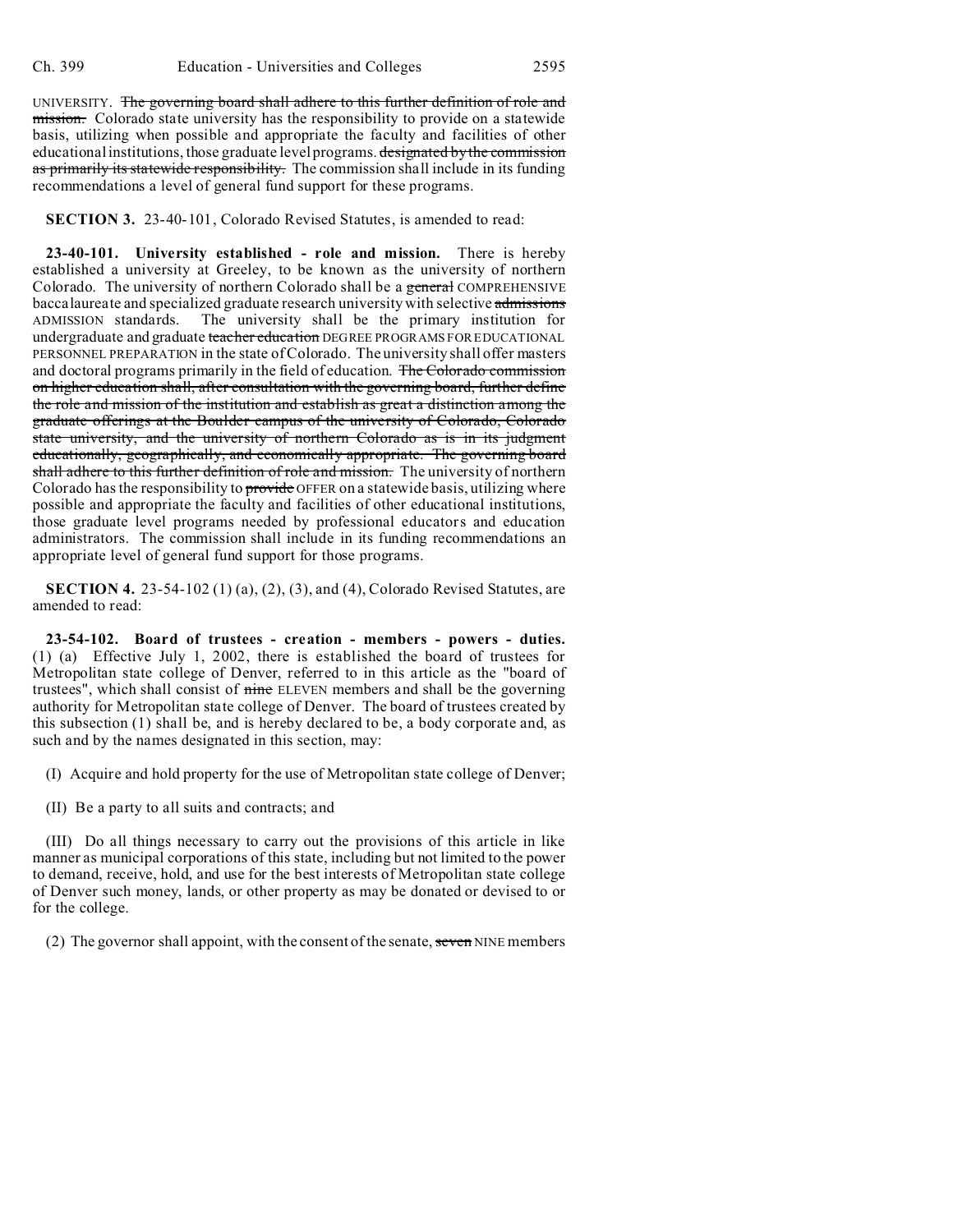of the board of trustees. The members first appointed to said board shall take office on July 1, 2002. The terms of appointed members of the board of trustees shall be four years; except that, of the members first appointed, the governor shall select two members who shall serve one-year terms, two members who shall serve two-year terms, and three FIVE members who shall serve four-year terms. All appointed members shall serve until their successors are appointed and qualified.

(3) A full-time junior or senior student at Metropolitan state college of Denver, elected by the student body at large, shall fill the eighth TENTH office as a member of the board of trustees. The term of said office shall be one year, beginning July 1, 2002, and beginning July 1 each year thereafter. The elected student office shall be advisory, without the right to vote and without the right to attend executive sessions of the board of trustees, as provided by section 24-6-402, C.R.S. The elected student member of the board of trustees shall have resided in the state of Colorado not fewer than three years immediately prior to election. As used in this subsection (3), "full-time student" shall have the same definition as "full-time equivalent student" used by the joint budget committee of the general assembly.

(4) A full-time member of the teaching faculty at large of Metropolitan state college of Denver, elected by the faculty at large, shall fill the ninth ELEVENTH office as a member of the board of trustees. The term of said office shall be one year, beginning July 1, 2002, and beginning July 1 each year thereafter. The elected faculty member of the board of trustees shall have the right to vote but shall be ADVISORY, without the right to VOTE AND WITHOUT THE RIGHT TO attend executive sessions of the board of trustees, as provided by section 24-6-402, C.R.S.

**SECTION 5.** 23-60-201, Colorado Revised Statutes, is amended to read:

**23-60-201. State system of community colleges established - local district colleges - role and mission.** There is hereby established a state system of community and technical colleges which shall be under the management and jurisdiction of the state board for community colleges and occupational education. Each college shall be a two-year institution THE MISSION OF THE COMMUNITY COLLEGES SHALL BE TO SERVE COLORADO RESIDENTS WHO RESIDE IN THEIR SERVICE AREAS BY offering a broad range of general, personal, vocational, and technical education programs. EACH COLLEGE SHALL BE A TWO-YEAR COLLEGE. No college shall impose admission requirements upon any student. The objects of the community and technical colleges shall be to provide educational programs to fill the occupational needs of youth and adults in technical and vocational fields, to provide two-year transfer educational programs to qualify students for admission to the junior year at other colleges and universities, BASIC SKILLS, WORKFORCE DEVELOPMENT, and to provide a broad range of programs of personal and vocational education for adults.

**SECTION 6.** 23-60-205, Colorado Revised Statutes, is amended to read:

**23-60-205. Community and technical colleges.** The state system of community and technical colleges shall include: Arapahoe community college, COLORADO NORTHWESTERN COMMUNITY COLLEGE, the community college of Aurora, the community college of Denver, Front Range community college, Lamar community college, Morgan community college, NORTHEASTERN JUNIOR COLLEGE, Otero junior college, Pikes Peak community college, Pueblo community college, Red Rocks